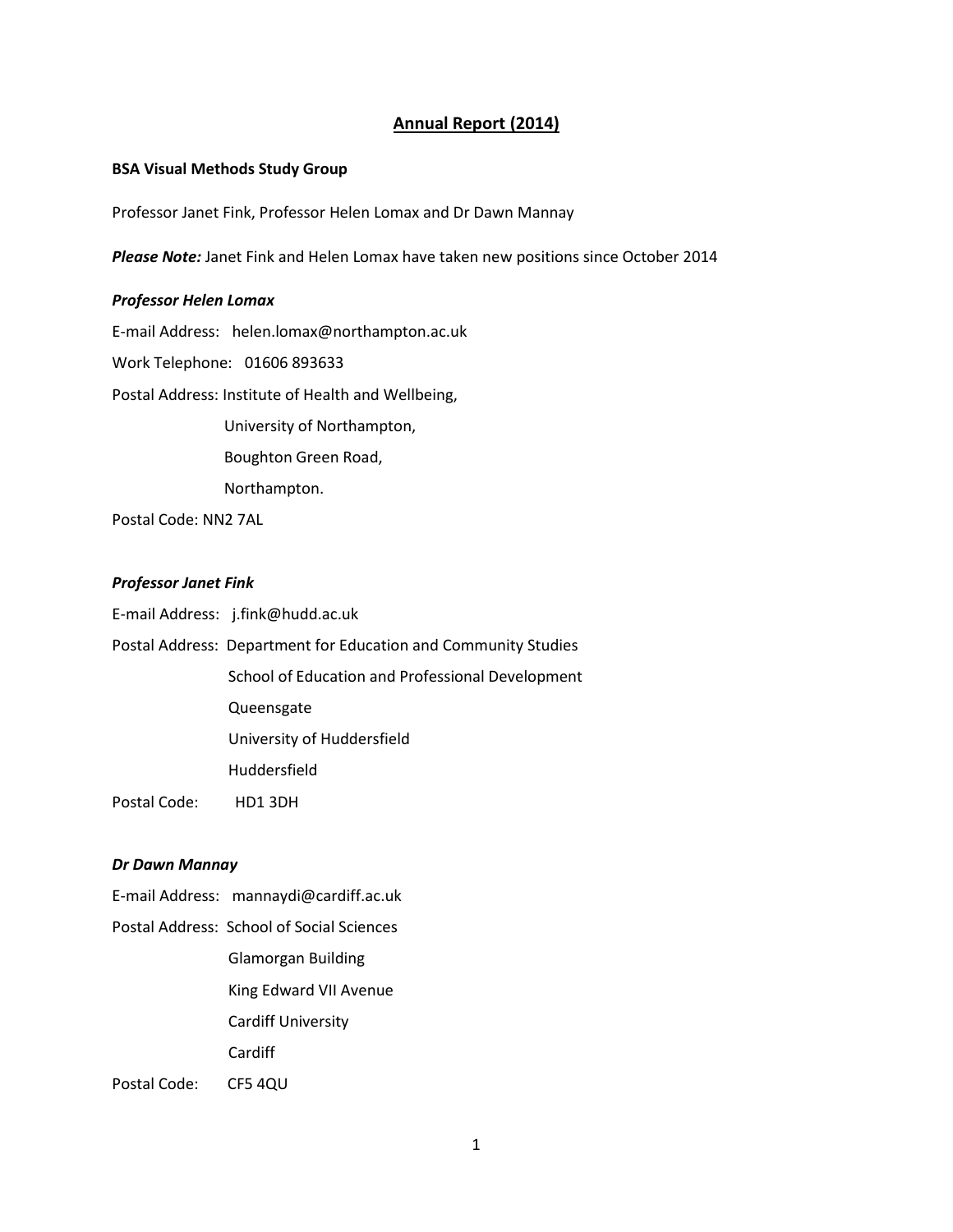**Date Reporting** – 25<sup>th</sup> February 2015

## **Date Group Passed to new conveners** – October 2014

## **Account Balance on transference** - £49.15

## **Aims of Study Group**

- To provide an organizational context in which to bring together academics and researchers from a number of areas within sociology who have an interest in the visual;
- To provide a forum to allow for the critical development, building and elaboration of visual sociological theorizing and related discourses;
- To develop new and refine existing visual sociological methodologies;
- To develop professional practice protocols for the ethics of visual sociological research;
- To create a context in which professional networking and constructive interdisciplinary communication can take place;
- To seek a professional interaction with the International Visual Sociology Association (IVSA); its intellectual explorations and its established hub for visual sociologists.

## **Current Events**

Helen Lomax is Co-I for 'Advancing Image-Elicitation Methods in the Social Sciences' (ESRC grant no. ES/M005941/1) http://www.open.ac.uk/students/research/aiem. The project is funded for a period of 3 years (2014-17), funding commenced in October 2014. The funding is for the training of doctoral and early career researchers through the development and delivery of three online methods training modules on advanced aspects of visual research methods: image-elicitation. The overall objective is to advance the quality of the use of IEMs among UK researchers. It will achieve this by focusing in-depth on three areas currently underdeveloped in the provision of research training about IEMs. It will produce and deliver three online modules, each of which addresses one of those areas. Each module will develop advanced understanding by bringing those methods into dialogue with other literatures and practices, in a structured online environment facilitated by an expert tutor. The three modules are:

1. Using image-elicitation methods when working with vulnerable participants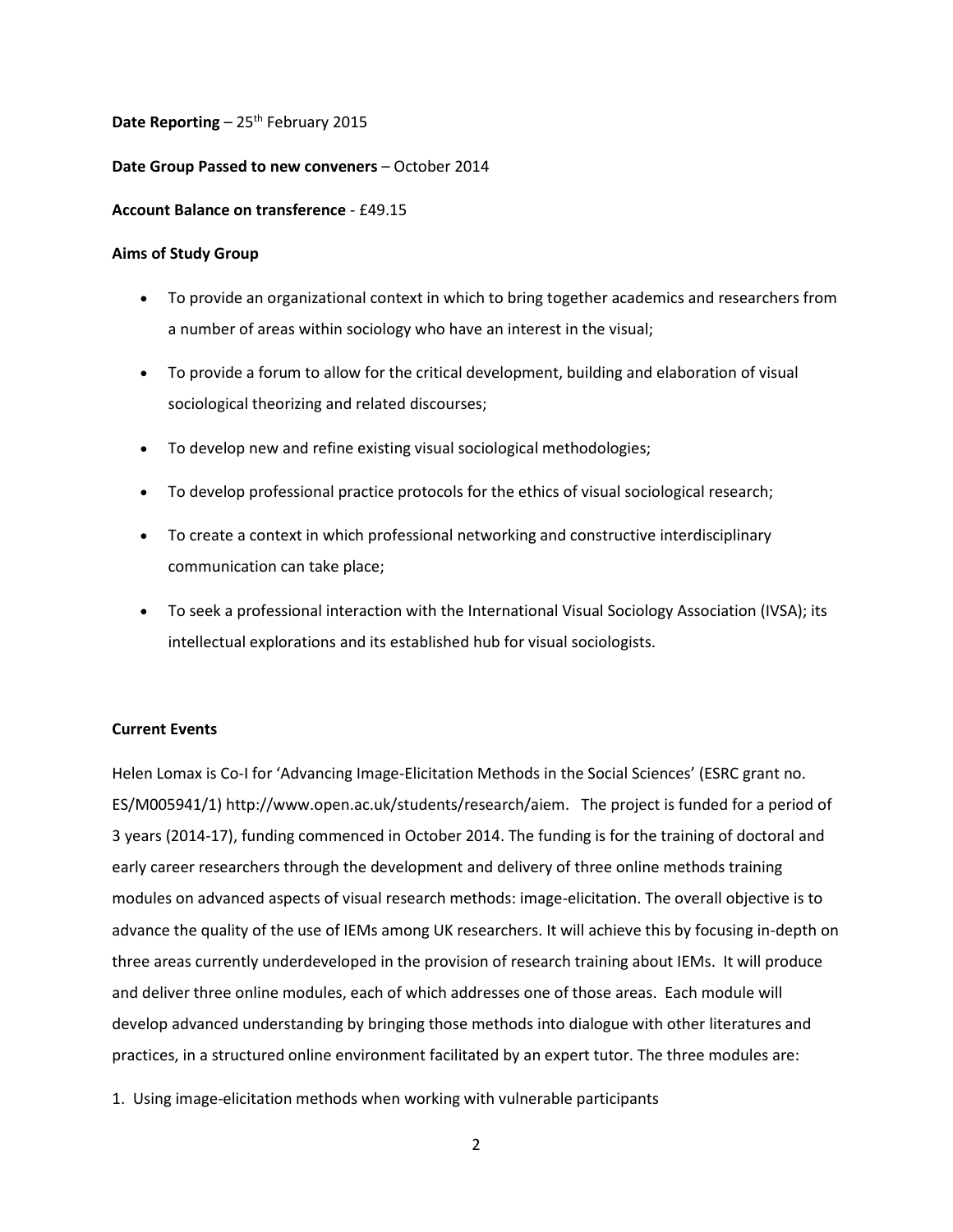2. 'You will participate': complicating the rhetoric of participation

### 3. The future of image-elicitation methods

Each of these modules has their own, specific objectives and learning outcomes. Each module also delivers skills in online, synchronous and asynchronous, collaborative learning. Module 1 is fully subscribed and is currently being delivered by Helen Lomax (Feb-March 2015) to 22 international postgraduate and early career researchers working within sociology and the social sciences. The modules will be repeated in 2016 and 2017.

#### **Forthcoming Events - Confirmed**

#### Cardiff University Childhood and Youth Research Group CPD Workshop Series  $-21$ <sup>st</sup> March 2015

## Title: **Creative and Participatory Research Methods with Children and Young People**

### Presenter – Dawn Mannay

Abstract: This day will introduce and provide hands on opportunity to critically explore the opportunities and challenges of creative and participatory approaches to research with children and young people. These will include a range of ethnographic visual methods including drawing, collaging, and photoelicitation; and will explore the potential of creative and participatory methods for researching everyday lives, fighting familiarity and engendering participant directed research. The day will also reflect on the ethical considerations of employing participatory and visual techniques with children and young people.

#### BSA Annual Conference - April 2015

Panel Session - Methodological Innovations Stream

# Title: *Scissors, Sand and the Cutting Room Floor: Employing Visual and Creative Methods Ethically with Marginalised Communities*

Presenters – Dawn Mannay and Helen Lomax

Abstract: In our visually saturated culture there is a growing recognition that visual images have the potential to evoke emphatic understanding of the ways in which other people experience their worlds.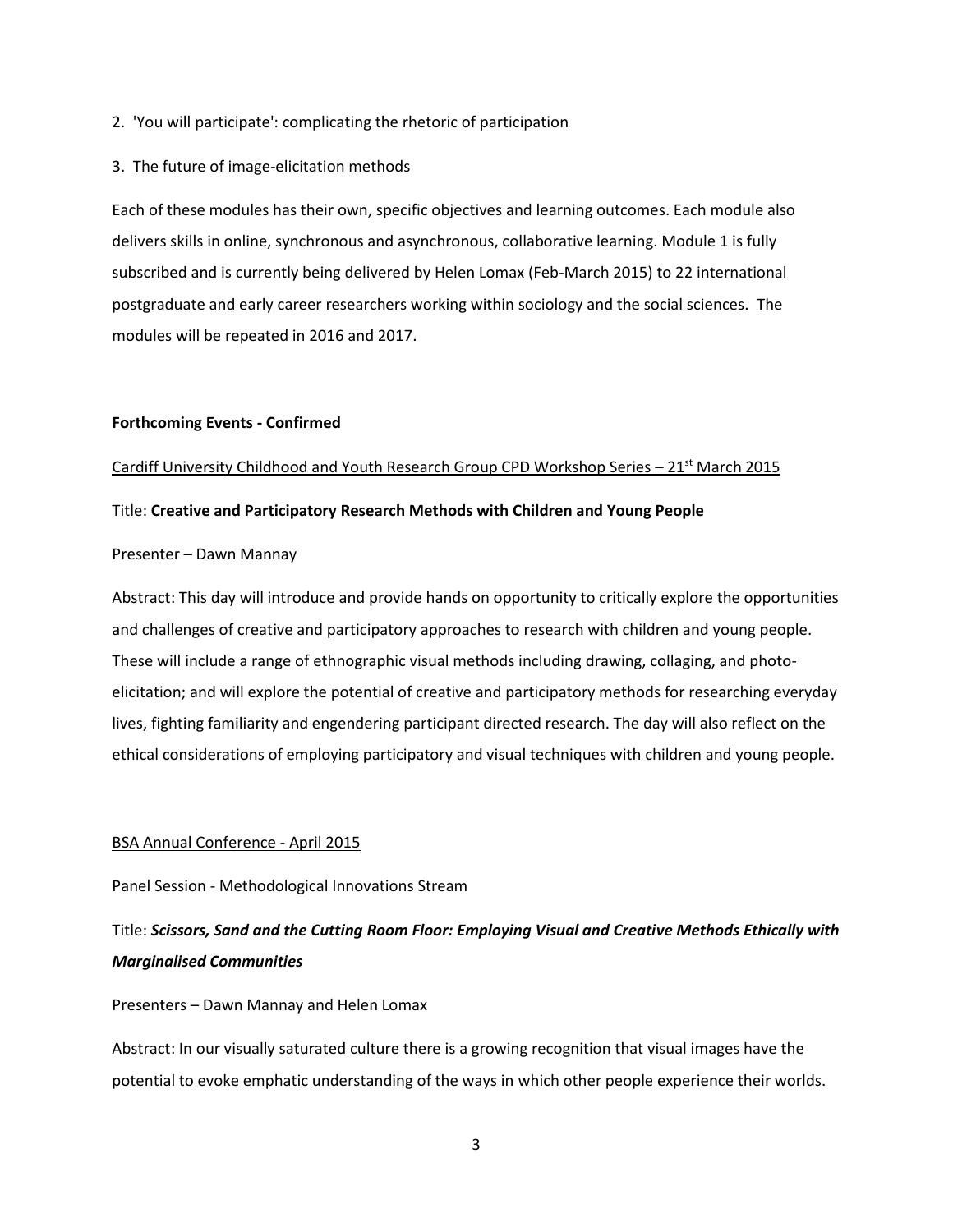There has been an increasing shift towards employing techniques of visual data production with participants, which is often seen as a panacea for the problems of power hierarchies, representation and voice in sociological research. However, the easy marriage between the visual and the participatory needs to be questioned when we are working with marginalised groups and communities. This panel session introduces three presentations that explore both the opportunities, and the ethical and practical difficulties, raised by visual research approaches. Drawing on studies that employed the techniques of sandboxing, collaging and film making, the panel considers the visual as a vehicle for participatory research whilst acknowledging the power relations inherent in the processes of design, production and dissemination. Each presentation focuses on one of these three aspects of the research process.

## Northumbria University Visual Sociology Competition  $-11<sup>th</sup>$  May 2015

Dawn Mannay has been invited to represent the BSA Visual Methods Study Group as one of the judging panel and to attend the exhibition event and present at the awards ceremony. The BSA will fund the costs related to attending the judging and awards event and the BSA are an official supporter of the event. Draft details of the competition marketing as follows;

### *Seeing Sociologically: A competition for sociologists*

Sick of reading and writing? Here's a chance to communicate in images instead! We invite you to create visual representations of sociological issues. Submit images to this competition and you could win an ipad! Submissions should comprise of a single photo or a set of photos (max 5) you have taken, which capture a sociological view, or represent a sociological idea or a way of seeing sociologically, accompanied by up to 1 A4 page of text which explains what the image means to you. The idea is that you present an image or a set of images about any aspect of society which reflect/s your sociological imagination. There are different ways to approach this. You might see something that interests you, take a photo and then reflect sociologically on the image you've created, thinking about what the image represents or reflects about society. Or you might think about your studies and the sociological concepts and topics you've studied, as well as contemporary issues around the globe, and identify how you can capture them visually and then create the image/s.

We expect the winning entries to:

present striking, memorable, compelling image/s

4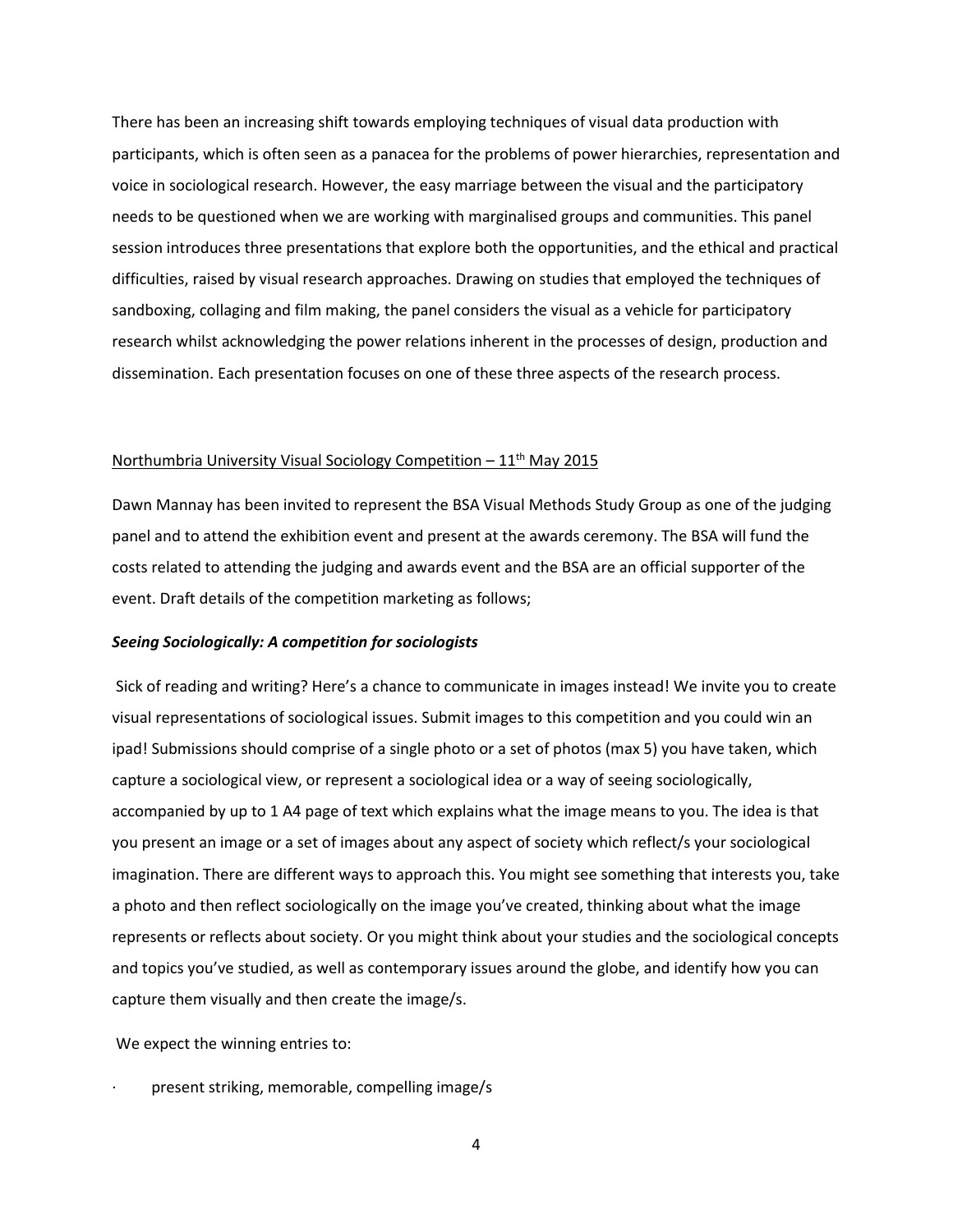· be well –presented

· include engaging and well-written text (up to 1 page of A4) which helps the viewer make sense of the image

The competition is open to all 3 undergraduate year groups of students on the Sociology and Sociology & Criminology degree programmes. Resources for presenting your submission (large sheets of card, glue etc.) will be provided at a half-day workshop on Wed 22 April. Submissions must be submitted by 4pm on Fri 24 April. The submissions will be considered by a panel of judges. First prize of an iPad will be awarded to the overall best submission, as well as prizes for the best submission in the following categories:

- Best black and white
- **Funniest**
- Most intriguing

All submissions will be exhibited at an end of semester exhibition in Gallery North, to which all students and staff will be invited, and winning submissions will be posted on departmental website and publicity.

## Kingston University - July 13<sup>th</sup> 2015

Summer School: Doing and Communicating Qualitative Research

## Workshop title: **Reading, generating and communicating the visual**

## Presenters - Helen Lomax and Janet Fink

This workshop will draw upon the creative and visual methods that Helen Lomax and Janet Fink have used to work participatively with 'vulnerable and hard to reach' communities and individuals in research focused on wellbeing, relationships and poverty. It will introduce participants to the theoretical and methodological approaches underpinning reading, generating and communicating visual material as well as providing hands-on-skills for working across these dimensions.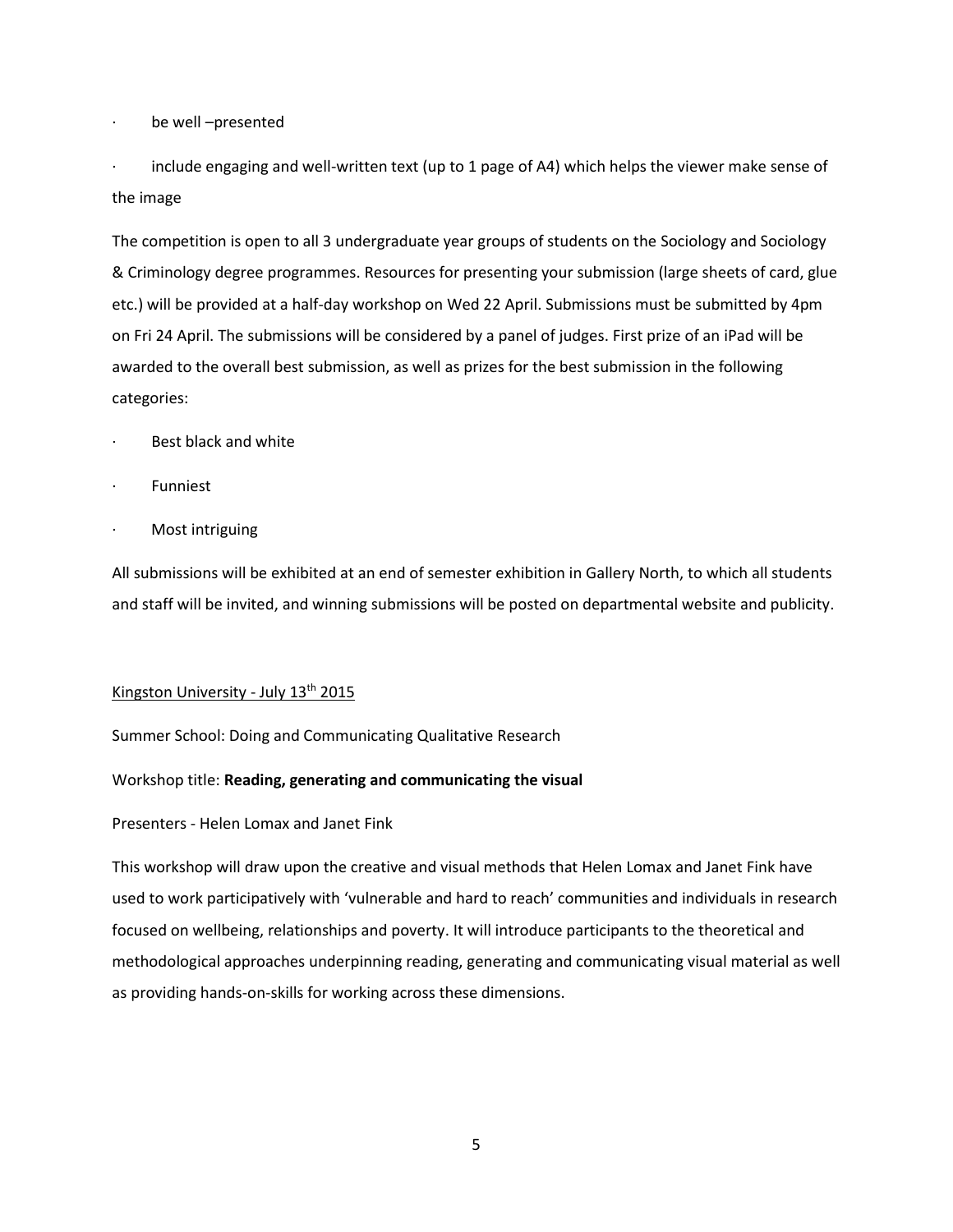## Creative Research Methods in the Social Sciences, Social Research Association - May 8th 2015

Paper title - **Image making in the frame: the moral complexities of communicating children's visual research** 

#### Presenter – Helen Lomax

Abstract: The last decade or so has seen a rapid increase in the use of participatory visual methods for working with 'seldom heard' groups. Such methods, it is argued, enable participants to work with researchers using methods of their choosing, offering richer understandings of their lives. However, alongside these possibilities have arisen challenges. The paper considers the social and moral complexities of undertaking visual research with children and the possibilities and limitations of visual data as a means of representing and disseminating experience.

# Conference - Qualitative Research: Beyond the Fractured Future - Neuchâtel, Switzerland - July 15th-17th 2015

Paper Title - **Constructions of morality and parenthood: the place of everyday visual artefacts in exploring intergenerational infant-feeding practices with mothers and grandmothers**

#### Presenter – Dawn Mannay

Abstract: Breastfeeding has a range of benefits for mother and baby, however, breastfeeding rates in Wales, UK are very low, with only one per cent of Welsh women exclusively breastfeeding their babies for six months, in line with World Health Organisation guidance. The increased political prioritisation of breastfeeding has rendered infant feeding a site of ethical and interactional discord, in which both mothers who breastfeed and those who use formula feeds must navigate pervasive moral frameworks; and engage in discursive work to justify their status as acceptable caregivers. Mother's choices in relation to feeding practices are complex and draw on multiple factors that are social, psychological and physiological. This study was situated in in marginalised areas in south Wales and it drew on the intergenerational accounts of new mothers and grandmothers. The paper explores the ways in which governmental policies on infant feeding collide with mothers' embodied, cultural and domestic experiences and beliefs about what is appropriate in the context of family life and their wider social milieu. The moral landscape and the affective nature of the research focus meant that traditional forms of question and answer interviews were incongruous. Consequently, the study employed everyday

6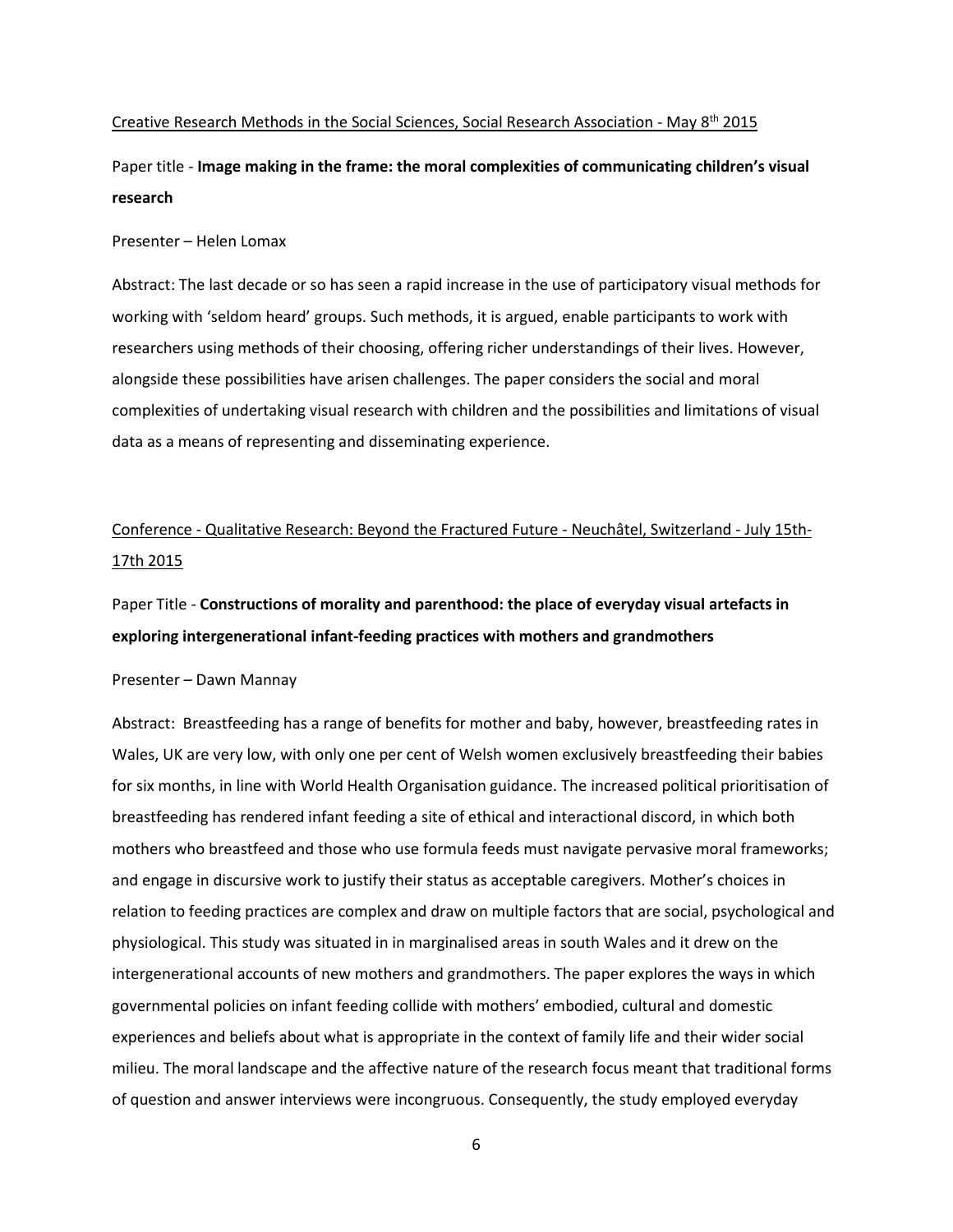visual artefacts as the vehicle for discussions, to allow participants to explain their subjective experiences of negotiating the positions of 'good mother' and 'good grandmother'. Participants photographed objects to symbolise their journeys through the moral maze of motherhood and provided the researchers an insight into their mediation of the challenges associated with infant feeding. The paper argues that introducing a visual element to the data production process allowed participants to tell their stories from their own perspectives; and engendered a space to consider the practices, troubles and tensions of contemporary motherhood.

#### European Sociological Association - August 2015

# Title - **Child poverty in the cultural imaginary: digital photographs, dominant stereotypes and the media**

#### Presenters - Janet Fink and Helen Lomax

Abstract - This paper examines the nature and currency of digital images of child poverty in contemporary Britain and explores how particular stereotypes of, for example, blighted urban landscapes and 'broken families' have come to dominate depictions of disadvantage in online media reportage. Our argument is situated in a context of rising social inequality across Europe and increasingly punitive and derogatory discourses around poorer people's lives in the media. The aim of the paper, however, is to consider not only the significance of context for reading images of child poverty but also the value of different theoretical approaches for interrogating processes of interpretation and meaning making. In this we suggest how the language and method of social semiotics (Jewitt and Oyama, 2001) offer useful tools through which to articulate how images of child poverty might provoke particular readings. At the same time, we identify how images are always in internal dialogue with the texts in which they are embedded and in external dialogue with their times (Trachtenberg, 1989). By illustrating the insights to be gained by holding these two approaches in tension within analyses of 'found' images, the paper seeks to extend an often neglected theoretical field in the sociology of childhood literature and to encourage more critical reflection on practices of image based research with children and young people.

7